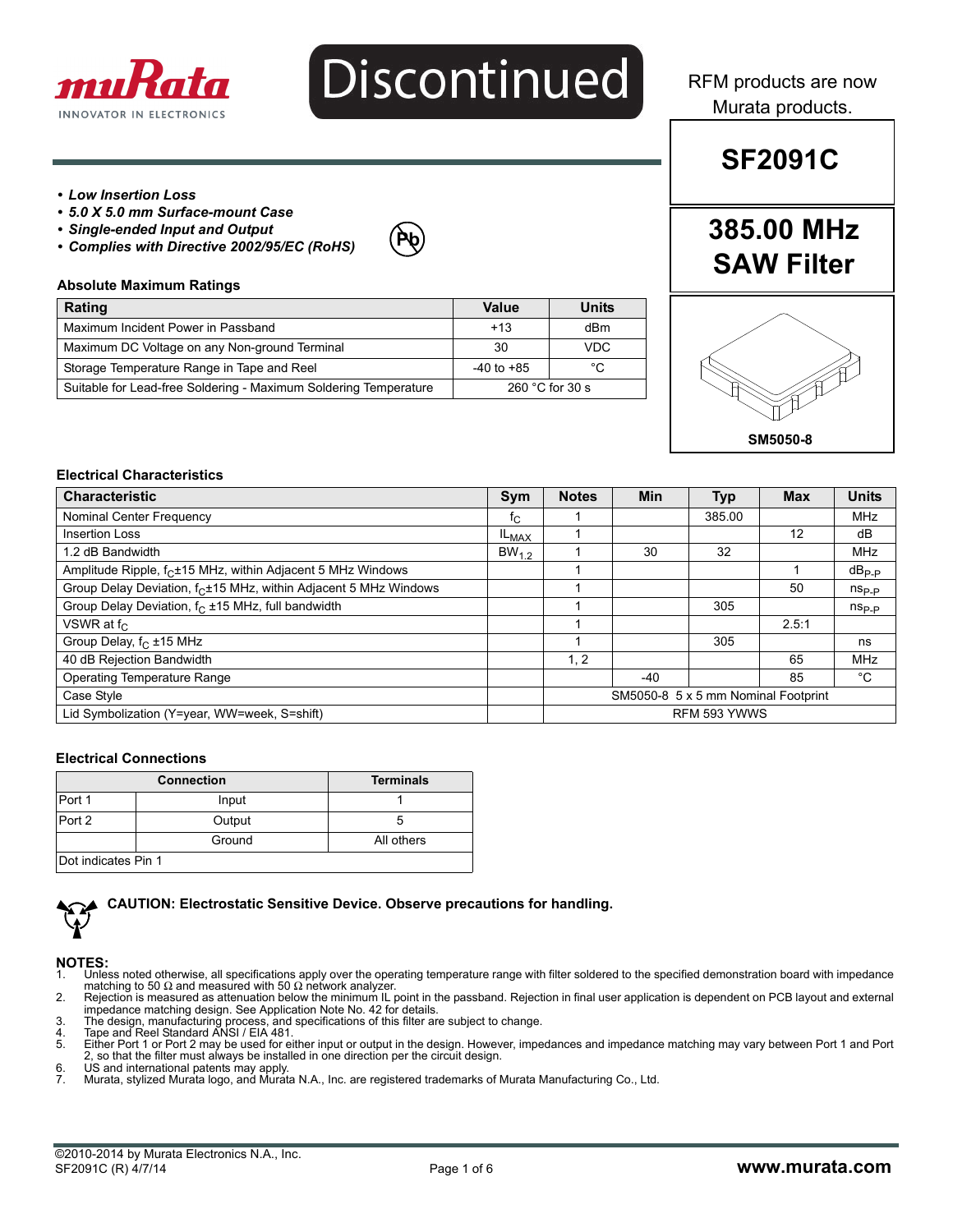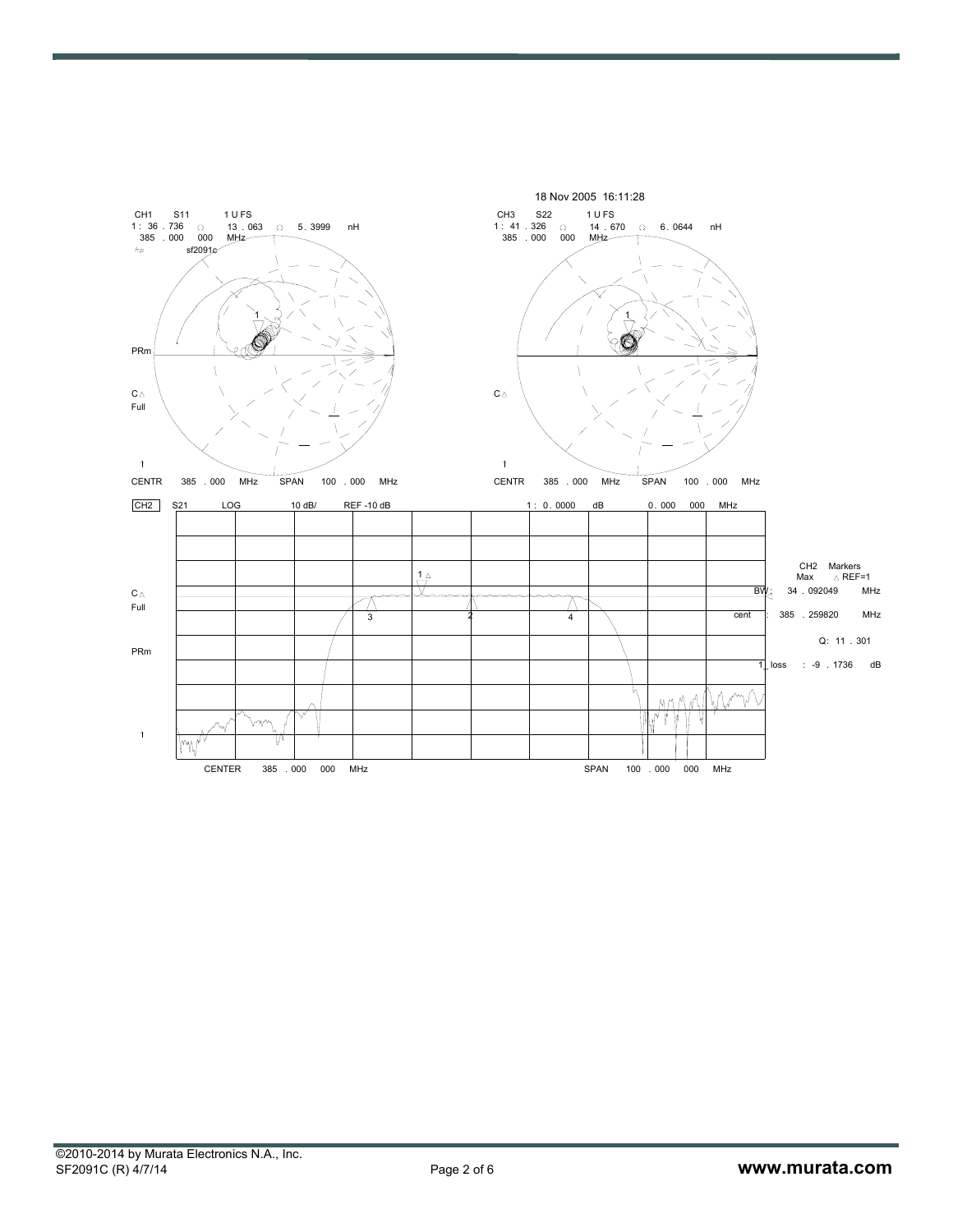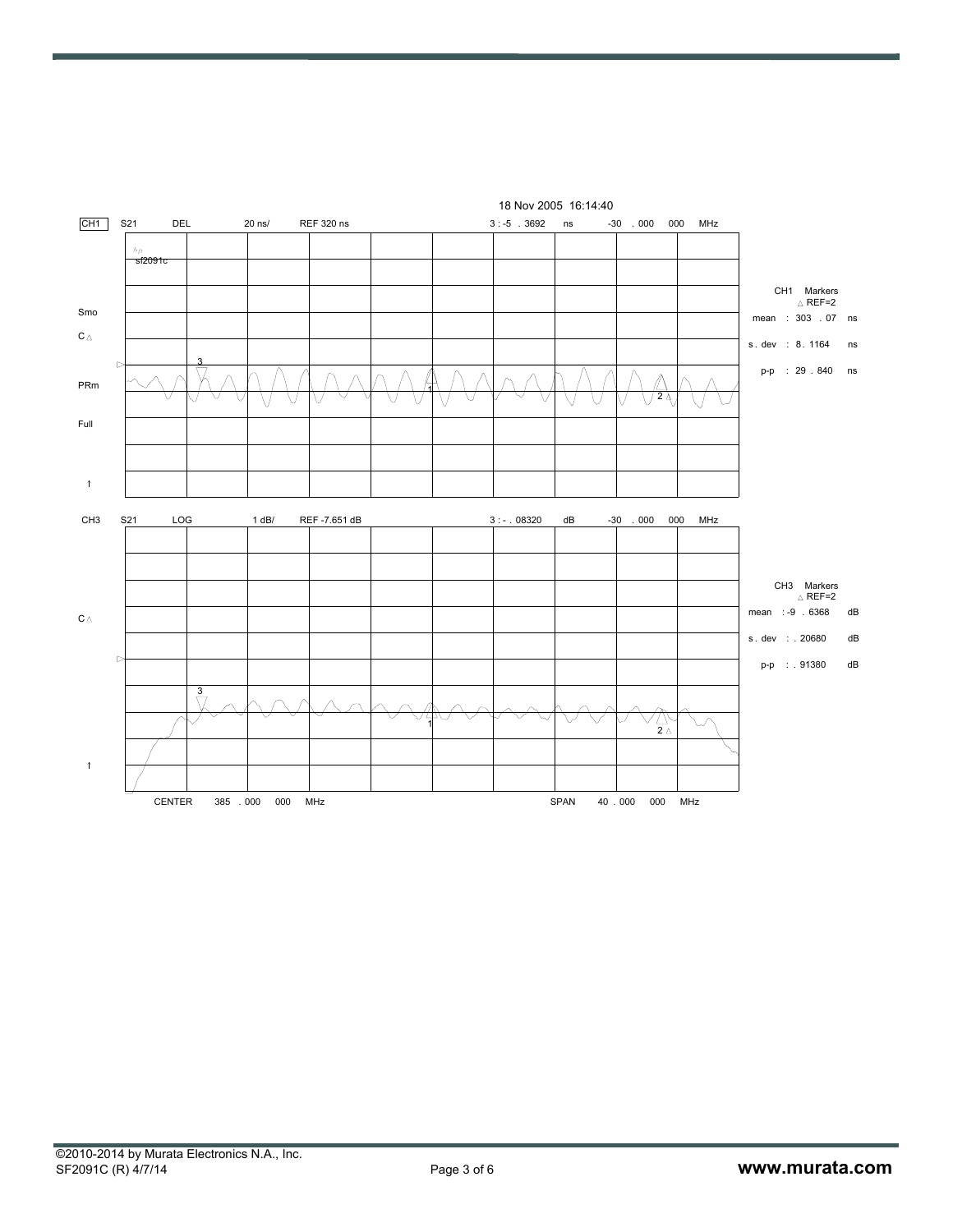





DRILL ALL HOLES #76 DRILL (0.020) ALL HOLES ARE PLATED THRU.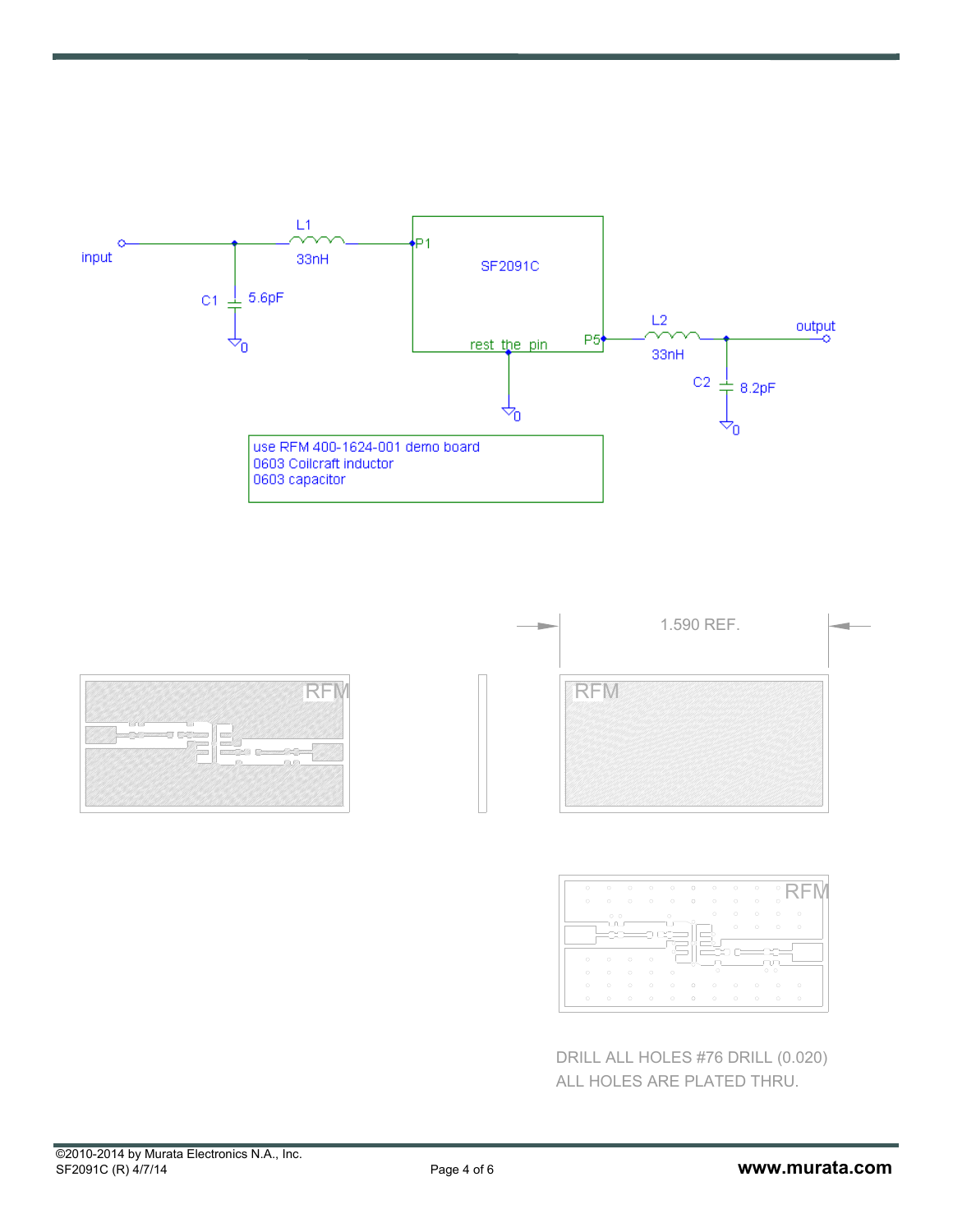## **SM5050-8 Surface-Mount 8-Terminal Ceramic Case 5.0 X 5.0 mm Nominal Footprint**

## **Case Dimensions**





**PCB Footprint**

| <b>Dimension</b> | mm         |            |      | <b>Inches</b> |            |            |  |
|------------------|------------|------------|------|---------------|------------|------------|--|
|                  | <b>Min</b> | <b>Nom</b> | Max  | <b>Min</b>    | <b>Nom</b> | <b>Max</b> |  |
| A                | 4.80       | 5.00       | 5.20 | 0.189         | 0.197      | 0.205      |  |
| в                | 4.80       | 5.00       | 5.20 | 0.189         | 0.197      | 0.205      |  |
| C                | 1.30       | 1.50       | 1.70 | 0.050         | 0.060      | 0.067      |  |
| D                | 1.98       | 2.08       | 2.18 | 0.078         | 0.082      | 0.086      |  |
| E                | 1.07       | 1.17       | 1.27 | 0.042         | 0.046      | 0.050      |  |
| F                | 0.50       | 0.64       | 0.70 | 0.020         | 0.025      | 0.028      |  |
| G                | 2.39       | 2.54       | 2.69 | 0.094         | 0.100      | 0.106      |  |
| н                |            | 1.27       |      |               | 0.050      |            |  |
| ı                |            | 0.76       |      |               | 0.030      |            |  |
| J                |            | 1.55       |      |               | 0.061      |            |  |
| ĸ                |            | 2.79       |      |               | 0.110      |            |  |
| L                |            | 0.76       |      |               | 0.030      |            |  |
| M                |            | 2.36       |      |               | 0.093      |            |  |
| N                |            | 1.55       |      |               | 0.061      |            |  |
| O                |            | 2.79       |      |               | 0.110      |            |  |
| P                |            | 2.79       |      |               | 0.110      |            |  |
| Q                |            | 2.79       |      |               | 0.110      |            |  |

#### **Case Materials**

| <b>Materials</b>      |                                                |  |  |  |
|-----------------------|------------------------------------------------|--|--|--|
| Solder Pad<br>Plating | 0.3 to 1.0 um Gold over 1.27 to 8.89 um Nickel |  |  |  |
| Lid Plating           | 2.0 to 3.0 $\mu$ m Nickel                      |  |  |  |
| Body                  | $Al_2O_3$ Ceramic                              |  |  |  |
| Ph Free               |                                                |  |  |  |

TOP VIEW **BOTTOM VIEW** 

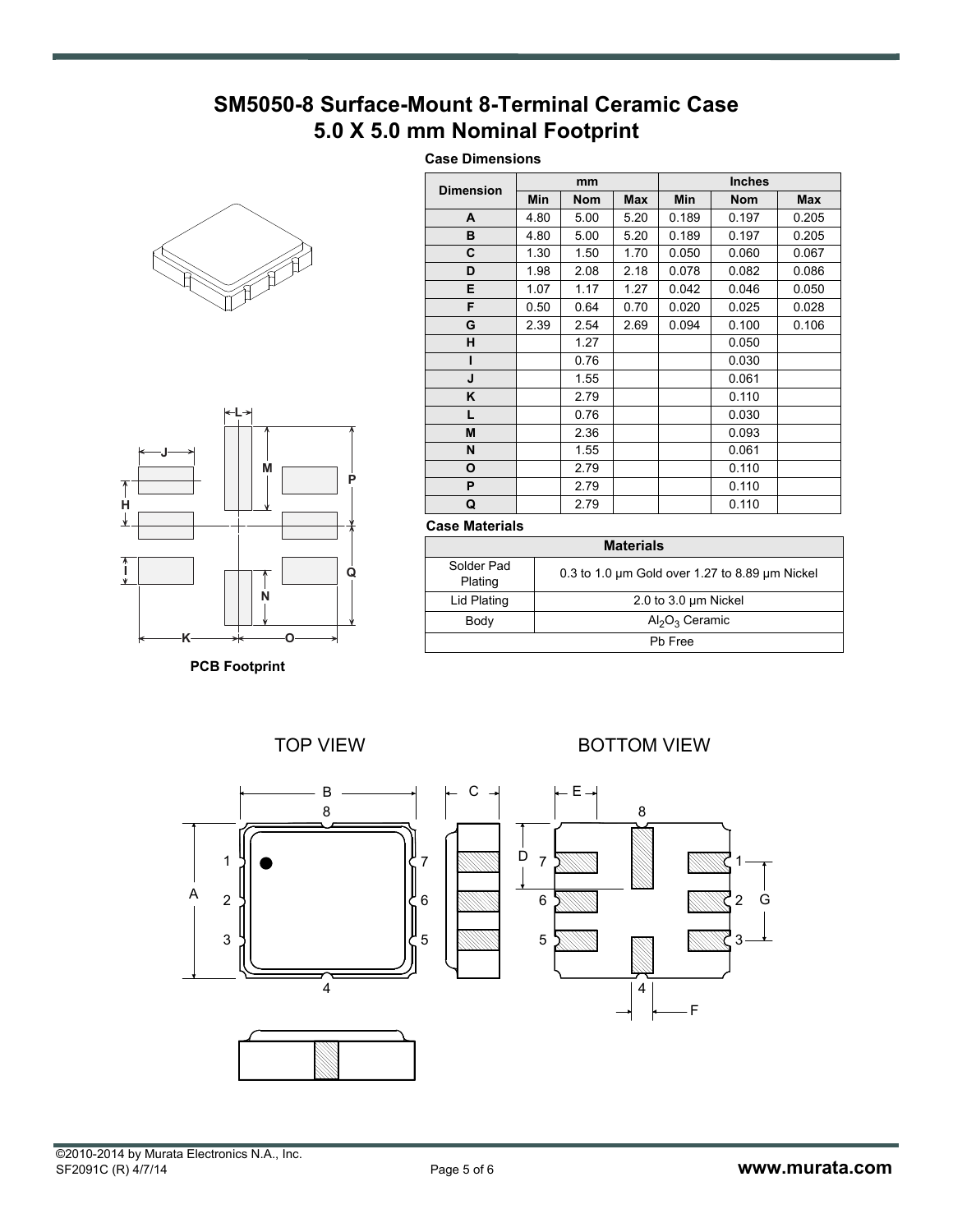## **Tape and Reel Specifications**



| "R"<br><b>Nominal Size</b> |             | <b>Quantity Per Reel</b> |
|----------------------------|-------------|--------------------------|
| <b>Inches</b>              | millimeters |                          |
|                            | 178         | 500                      |
| 13                         | 330         | 3000                     |

## **COMPONENT ORIENTATION and DIMENSIONS**

**20.2 2.0**

| <b>Carrier Tape Dimensions</b> |                  |  |  |  |
|--------------------------------|------------------|--|--|--|
| Ao                             | $5.3 \text{ mm}$ |  |  |  |
| Bo                             | $5.3 \text{ mm}$ |  |  |  |
| Κo                             | $2.0$ mm         |  |  |  |
| Pitch                          | 8.0 mm           |  |  |  |
|                                | $12.0$ mm        |  |  |  |